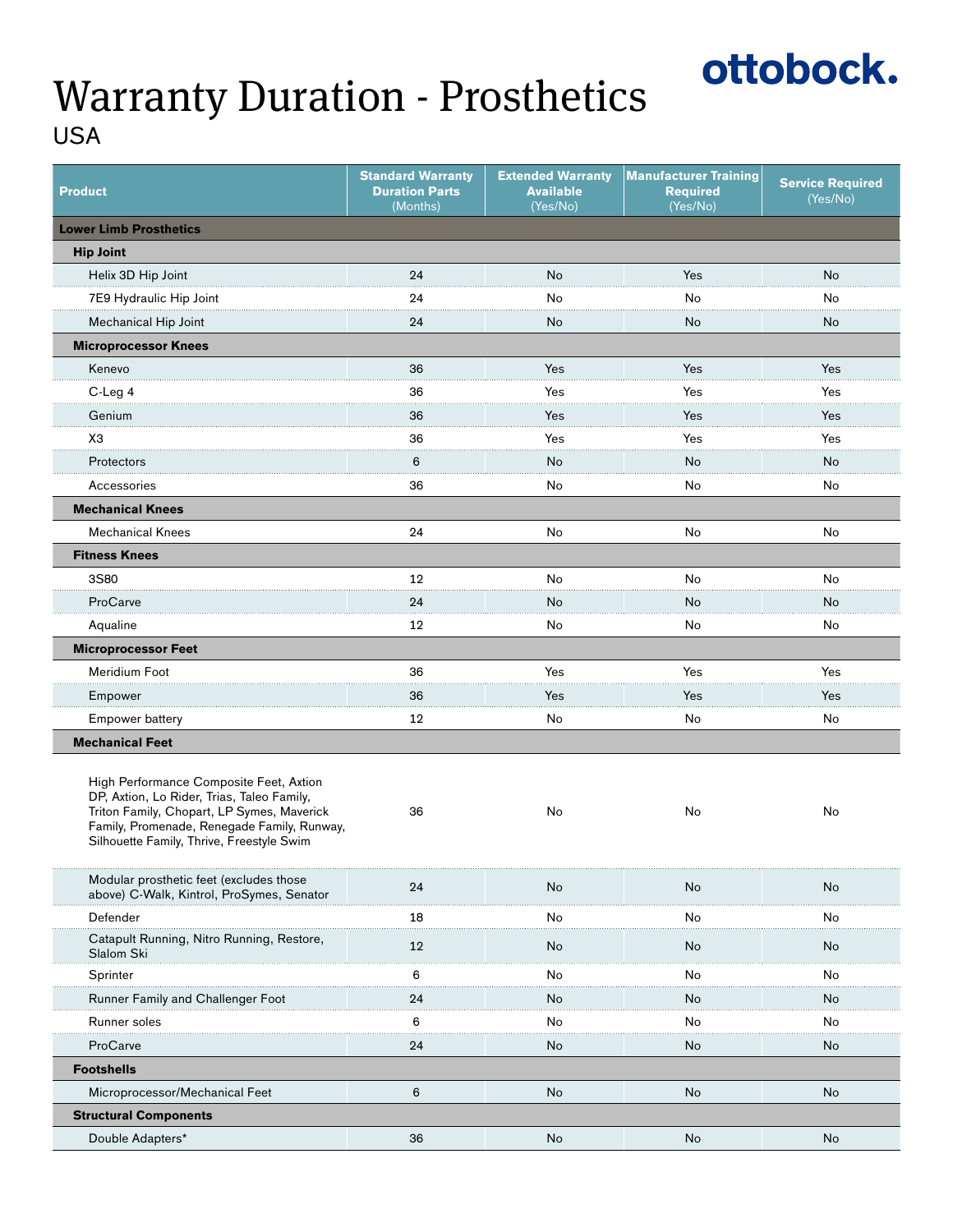# ottobock.

#### Warranty Duration - Prosthetics USA

| <b>Product</b>                                                                      | <b>Standard Warranty</b><br><b>Duration Parts</b><br>(Months) | <b>Extended Warranty</b><br><b>Available</b><br>(Yes/No) | <b>Manufacturer Training</b><br><b>Required</b><br>(Yes/No) | <b>Service Required</b><br>(Yes/No) |
|-------------------------------------------------------------------------------------|---------------------------------------------------------------|----------------------------------------------------------|-------------------------------------------------------------|-------------------------------------|
| Tube and Clamp Adapters (30 mm)*                                                    | 36                                                            | <b>No</b>                                                | <b>No</b>                                                   | <b>No</b>                           |
| Tube and Clamp Adapters (40 mm)*                                                    | 36                                                            | No                                                       | No                                                          | No                                  |
| Lamination Adapters*                                                                | 36                                                            | No                                                       | No                                                          | No                                  |
| Socket Anchors*                                                                     | 36                                                            | No                                                       | No                                                          | No                                  |
| Pylon Foot Adapters*                                                                | 36                                                            | No                                                       | No                                                          | No                                  |
| Connection Adapters*                                                                | 36                                                            | No                                                       | No                                                          | No                                  |
| <b>Structural Components</b>                                                        |                                                               |                                                          |                                                             |                                     |
| Special Adapters*                                                                   | 36                                                            | No                                                       | No                                                          | No                                  |
| Socket Attachment Blocks*                                                           | 36                                                            | No                                                       | No                                                          | No                                  |
| All other components                                                                | 24                                                            | No                                                       | No                                                          | No                                  |
| <b>Upper Limb Prosthetics</b>                                                       |                                                               |                                                          |                                                             |                                     |
| bebionic hand                                                                       | 24                                                            | Yes                                                      | No                                                          | Yes                                 |
| Michelangelo hand                                                                   | 24                                                            | Yes                                                      | Yes                                                         | Yes                                 |
| MyoBock Products (excluding handshells,<br>batteries and gloves)                    | 24                                                            | No                                                       | Yes                                                         | No                                  |
| System 2000 pediatric hand                                                          | 24                                                            | No                                                       | Yes                                                         | No                                  |
| Dynamic Arm                                                                         | 24                                                            | Yes                                                      | Yes                                                         | Yes                                 |
| ErgoArm, ErgoArm Plus                                                               | 24                                                            | No                                                       | No                                                          | No                                  |
| AxonArm Ergo                                                                        | 24                                                            | No                                                       | No                                                          | No                                  |
| MyoPlus pattern recognition                                                         | 24                                                            | Yes                                                      | Yes                                                         | No                                  |
| <b>Body Powered</b>                                                                 | 12                                                            | No                                                       | No                                                          | No                                  |
| Handshells & batteries                                                              | 6                                                             | No                                                       | No                                                          | No                                  |
| Upper Limb gloves excluding Michelangelo<br>Gloves                                  | $\mathbf{1}$                                                  | No                                                       | No                                                          | No                                  |
| Michelangelo Gloves                                                                 | 6                                                             | No                                                       | No                                                          | No                                  |
| <b>Socket Technology</b>                                                            |                                                               |                                                          |                                                             |                                     |
| <b>Functional Rings</b>                                                             | 12                                                            | No                                                       | No                                                          | No                                  |
| Harmony P4, P4HD                                                                    | 36                                                            | No                                                       | Yes                                                         | No                                  |
| Harmony P3, P2, 4R150 HD, and E2                                                    | 24                                                            | No                                                       | Yes                                                         | No                                  |
| <b>DVS Dynamic Vacuum Pump</b>                                                      | 24                                                            | No                                                       | No                                                          | No                                  |
| Varos Socket (not including BOA Cables/<br>Reels, Socket Brim Pad, Adhesive Strips) | 24                                                            | No                                                       | No                                                          | No                                  |
| Varos - BOA Cables/Reels, Socket Brim Pad,<br><b>Adhesive Strips</b>                | 6                                                             | No                                                       | No                                                          | No                                  |
| Off the Shelf Silicone Liners - Skeo, ProSeal                                       | 12                                                            | No                                                       | No                                                          | No                                  |
| Off the Shelf Urethane Liners - Uneo 6Y510,<br>6Y512, 6Y520, 6Y522, 6Y523, Hybrid   | 6                                                             | No                                                       | No                                                          | No                                  |
| Of the Shelf TPE Liners - Caleo                                                     | 6                                                             | Yes*'                                                    | No                                                          | No                                  |
| Unique Custom Liners - Skeo Unique, Uneo<br>Unique                                  | 6                                                             | No                                                       | No                                                          | No                                  |
| <b>CSS-88L Custom Silicone Liners</b>                                               | 12                                                            | No                                                       | No                                                          | No                                  |
| <b>Skin Care Products</b>                                                           | N/A                                                           | No                                                       | No                                                          | No                                  |
| Shuttle Locks                                                                       | 24                                                            | No                                                       | No                                                          | No                                  |

\* See specific list of components covered by 36 month warranty \*\* TPE Liners - 12 month warranty when 2 are purchased together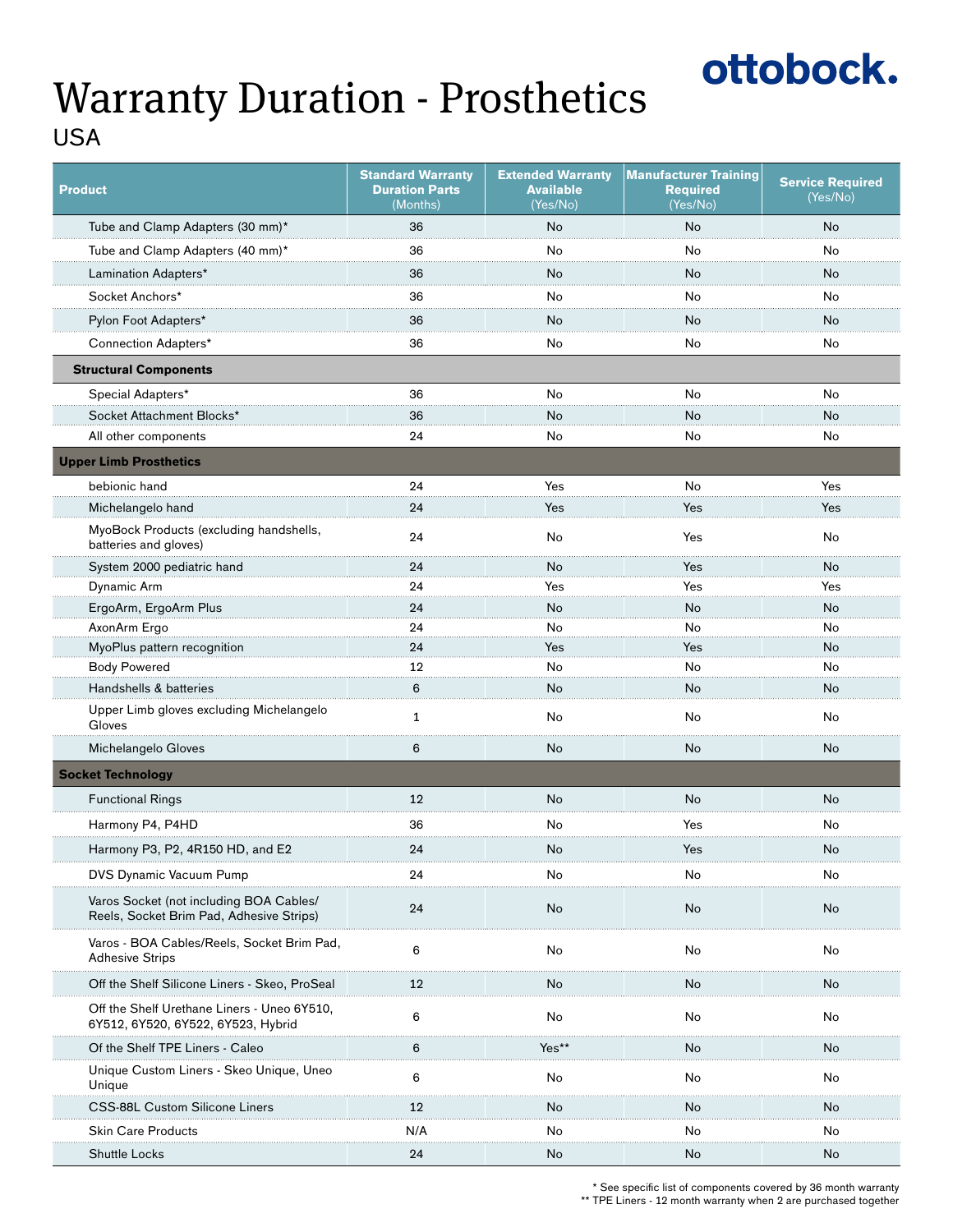# ottobock.

### Warranty Duration - Prosthetics USA

| <b>Product</b>                                       | <b>Standard Warranty</b><br><b>Duration Parts</b><br>(Months) | <b>Extended Warranty</b><br><b>Available</b><br>(Yes/No) | <b>Manufacturer Training</b><br><b>Required</b><br>(Yes/No) | <b>Service Required</b><br>(Yes/No) |
|------------------------------------------------------|---------------------------------------------------------------|----------------------------------------------------------|-------------------------------------------------------------|-------------------------------------|
| <b>Suspension/Sealing Sleeves</b>                    |                                                               | N٥                                                       | No                                                          | N٥                                  |
| <b>Cosmetic Protective Coverings for Prosthetics</b> | N/A                                                           | Nο                                                       | Nο                                                          | Nα                                  |
| <b>Shrinkers</b>                                     | я                                                             | Nο                                                       | Nο                                                          | No                                  |
| Gel Pad                                              |                                                               | Nο                                                       | Nο                                                          | No                                  |
| Valves                                               | 24                                                            | No                                                       | No                                                          | No.                                 |
| <b>iFab - Fabrication Services</b>                   |                                                               |                                                          |                                                             |                                     |
| <b>Custom Silicone Products</b>                      | 19                                                            | N٥                                                       | No                                                          | No                                  |
| <b>Fabricated Products</b>                           |                                                               | No                                                       | No                                                          | No                                  |
| <b>Workshop Equipment</b>                            |                                                               |                                                          |                                                             |                                     |
| <b>Electrical Equipment</b>                          |                                                               | N۵                                                       | Nο                                                          | Nc                                  |